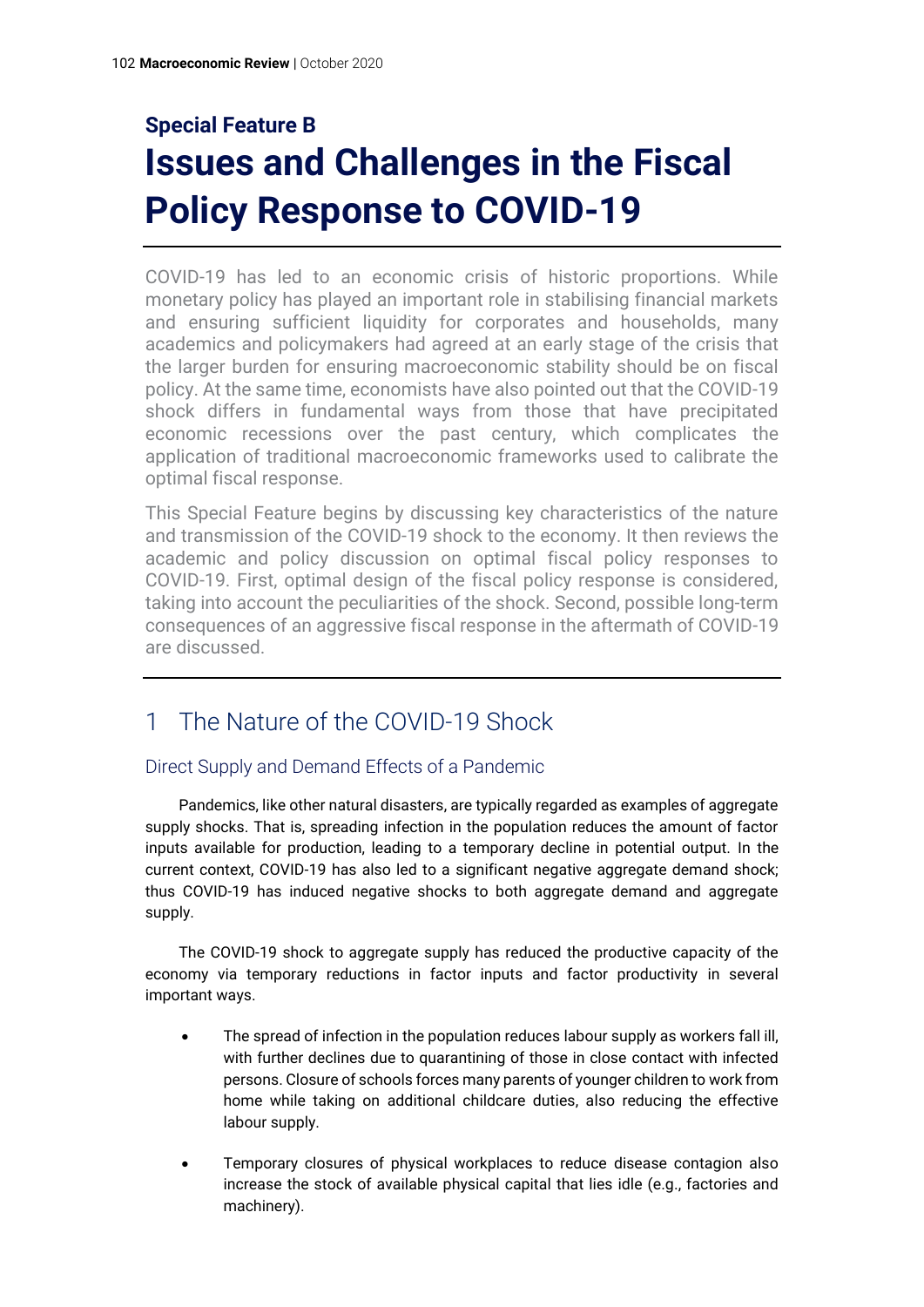• Trade disruptions may reduce the supply of imported intermediate inputs and/or increase import prices, exposing countries to cost-push shocks and reducing aggregate supply temporarily. By simulating the effects of country-specific lockdown measures in a global input-output model, Guan *et al.* (2020) show that the reduction of China's output due to lockdown measures in January and February had considerable indirect impact on other countries via global supply chain linkages. In the electronics sector specifically, the analysis finds that reduced production capacity in China had substantial effects on upstream suppliers, triggering production declines in South Korea's electronics sector, as well as in Japan's and Australia's production of metals (by about 21% in each case). In terms of effects on downstream electronic purchases, lower Chinese electronics output is estimated to have had the largest impact on the US, Japan, Mexico and France, reducing electronics purchases by an estimated 28% for each country.

The pandemic has also had direct negative impact on aggregate demand, via both external and domestic channels.

- Trade and mobility disruptions from cross-border movement restrictions designed to slow infection spread have external demand effects, which are particularly significant for countries that are highly dependent on trade and tourism.
- Distancing restrictions within countries also reduce consumer spending on categories associated with social activities. This effect has been only partially offset by increases in spending on other items, such as electronics.
- Uncertainty about the trajectory of the COVID-19 shock can also be a drag on aggregate demand. Facing uncertainty about their future income earning capacity, households and firms may increase their precautionary savings by scaling down their consumption and investment plans, which further reduces aggregate demand. Altig et al. (2020) find that broad measures of macroeconomic uncertainty rose to unprecedented levels globally in March. As of August, they remained elevated.

The simultaneous supply and demand effects of a pandemic are neatly illustrated in a simple macroeconomic model by Eichenbaum et al. (2020). The authors show that having a growing fraction of the population infected with the disease results in both aggregate supply shocks, from infected individuals being unable to work, and aggregate demand shocks, from households reducing consumption to avoid infection. In this framework, the foremost priority for governments is to aggressively reduce the infected share of the population via containment measures, in order to limit the impact of these simultaneous supply and demand shocks. In addition, the authors find that there are substantial public health and economic costs of easing containment measures too early; lifting containment measures before infections peak leads to a short-term surge in consumption by 17%, but also results in the death rate rising from 0.26% to 0.4% of the population and induces a second, persistent economic recession.

#### Interactions between Supply and Demand

The initial supply shocks may also negatively affect aggregate demand, leading to the large output gaps that are familiar from traditional crises. For example, Guerrieri et al. (2020)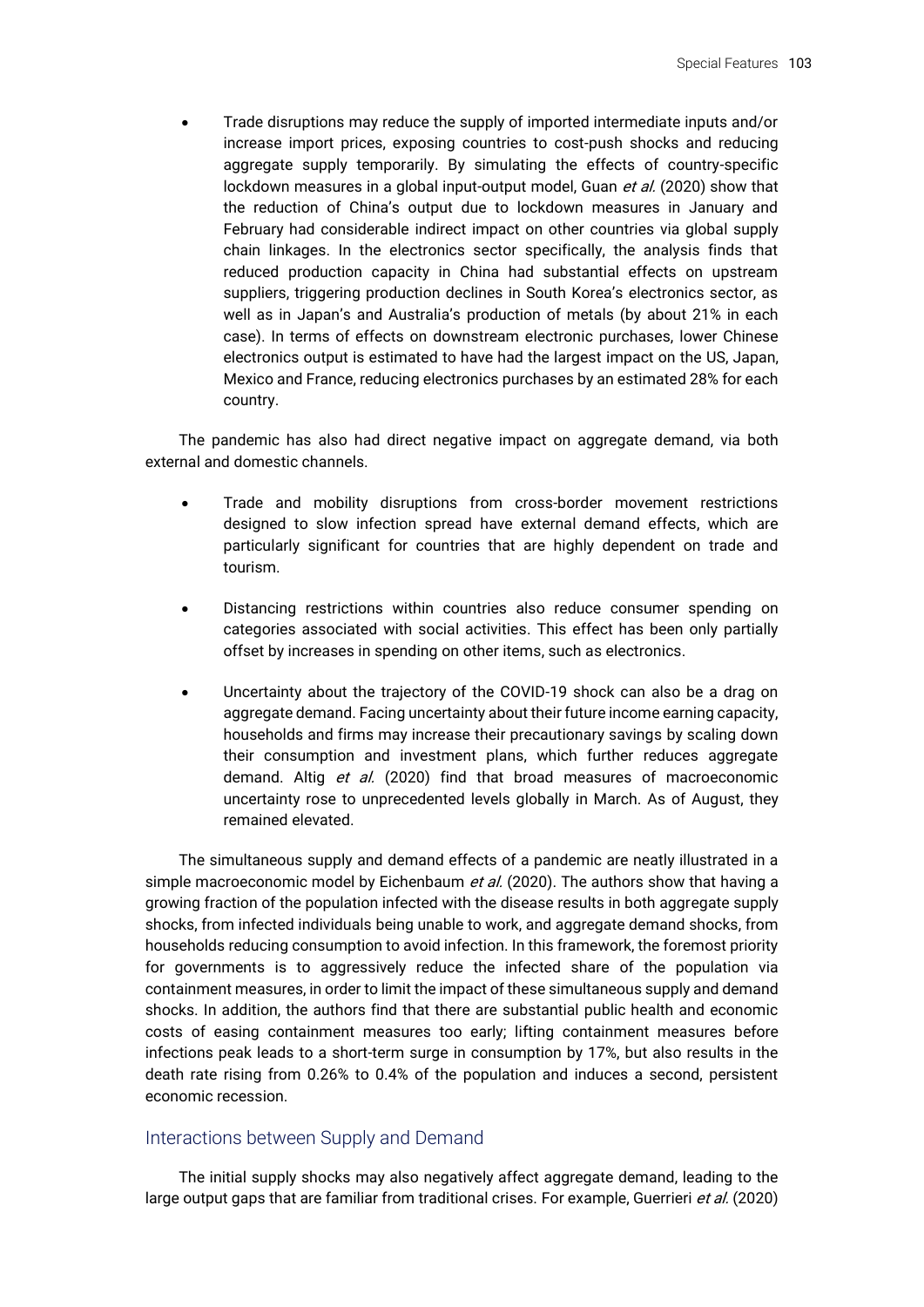demonstrate that in the COVID-19 context, an initial negative shock to aggregate supply has the potential to cause an even larger decline in aggregate demand. The supply shock induced by COVID-19 has affected some sectors disproportionately, especially contact-intensive industries that have seen forced closures in many countries. As workers from these sectors see their incomes decline (if social insurance against income shocks is incomplete), they may cut back on spending, reducing demand in sectors that did not experience a supply shock. The demand shortfall is compounded if demand in sectors that have shut down is not reallocated to those that remain open, possibly because sector outputs are poor substitutes. In aggregate, this implies that the demand shock may be larger than the initial supply shock, a dynamic that the authors call a "Keynesian supply shock".

The sharp and broad-based decline in revenues across the real economy could result in disruptions to financial stability in the presence of liquidity constraints and other financial frictions. While the economic effects of COVID-19 did not emanate from the financial sector, the potential for financial sector disruptions that amplify the economic damage for the rest of the economy remains a threat. As seen during the GFC, a financial crisis that results in synchronised tightening of financial conditions and plunging asset prices can have devastating effects on aggregate demand.

#### Persistent Effects of the Shock

As long as the public health threat of COVID-19 remains significant, the dampening effects on economic activity will persist. Uncertainties over future waves of the disease in the absence of a vaccine, as well as over the long-term efficacy of any vaccine that is introduced, mean that the aforementioned supply and demand shocks may continue to stifle a nascent recovery.

Even after the public health risks dissipate, an extended period of income loss during COVID-19 may have severe scarring effects on the economy. As firm revenues continue to be depressed, many work stoppages that were initially temporary could turn into permanent job losses. Barrero et al. (2020) estimate that around the peak of US new unemployment claims in April, as much as 42% of job separations could lead to permanent job losses. This implies that even after the pandemic subsides, high unemployment may persist as the labour market struggles to absorb the large influx of jobless individuals. If COVID-19 induces persistent shifts in sectoral labour demand, an expedient reallocation of labour and reduction of unemployment may prove even more elusive, owing to mismatches between retrenched workers' skills and the needs of expanding sectors.

Using data on 19 historical pandemics, Jordà et al. (2020) show some empirical evidence that they tend to induce labour shortages and deplete wealth, potentially reducing real interest rates for decades after the pandemic. While population losses experienced during past pandemics may not be as relevant today, their results suggest that a significant depletion of public and private wealth in the aggregate may limit the growth potential of economies in the medium term. Kozlowski et al. (2020) find that extreme adverse events like COVID-19 may persistently dampen economic growth by changing beliefs—after COVID-19, consumers and firms may revise their beliefs about the likelihood of economic tail risks, reducing incentives to invest and depressing the long-run natural rate of interest by up to 67 basis points.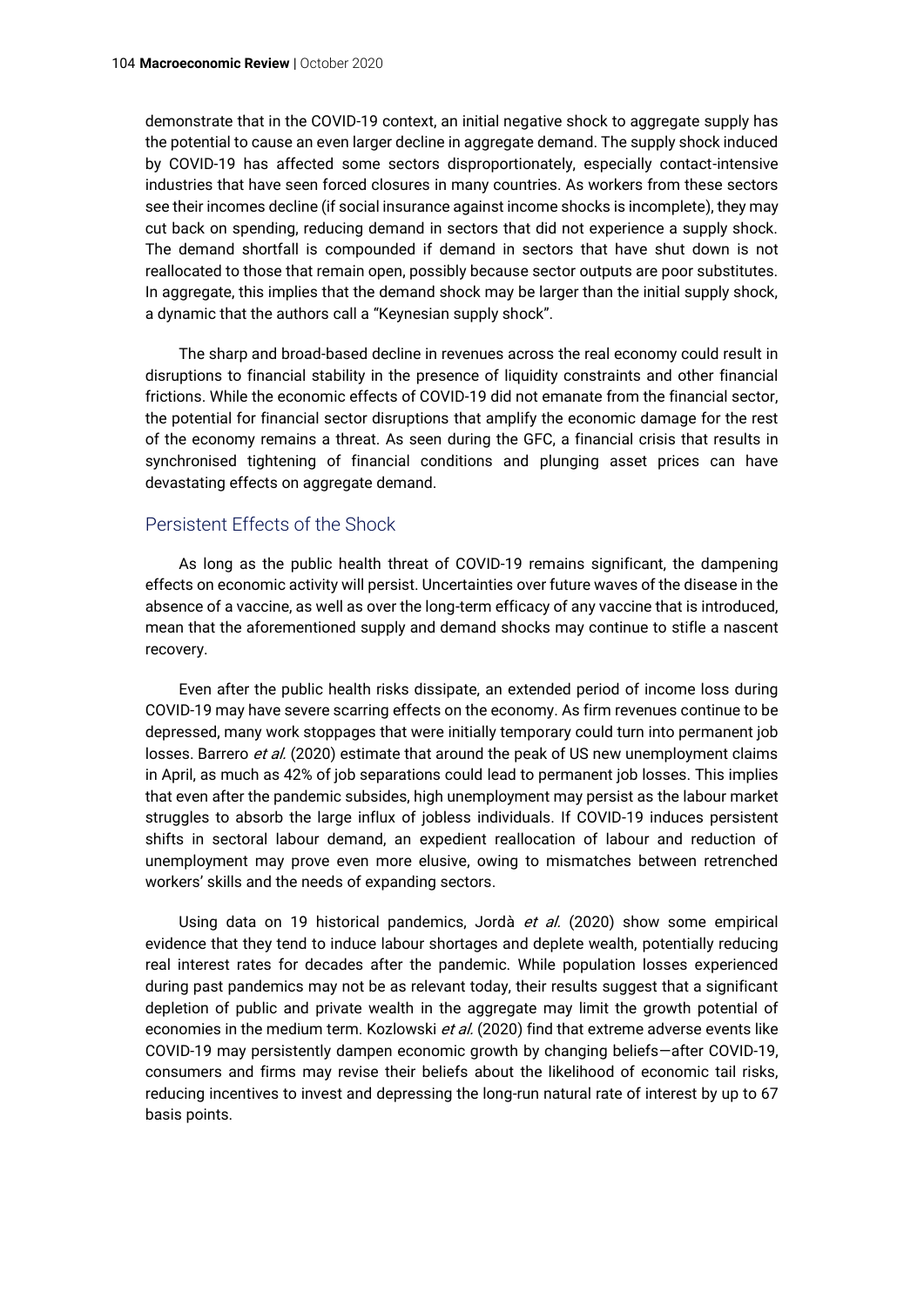# 2 The Role of Fiscal Policy in a Pandemic

#### Challenges for the Fiscal Policy Response

The nature of the COVID-19 shock has complicated the fiscal policy response to the crisis in two ways. First, the contemporaneous supply and demand shocks have led many economists to argue that traditional aggregate demand management via fiscal stimulus is ineffective and that the fiscal response should instead aim at maintaining the productive capacity of the economy. Second, in the absence of a readily available vaccine, the ongoing public health threat will continue to suppress economic activity, preventing a full economic recovery from taking hold. Maintaining fiscal support beyond the duration of a typical business cycle recession is very costly and societies will have to contend with the resulting excessive debt accumulation.

In a standard business cycle downturn, countercyclical fiscal policy is typically employed to mitigate aggregate demand shortfalls, working through a classic Keynesian multiplier mechanism. In addition to raising aggregate expenditures directly by increasing public spending, fiscal policy aims to boost private sector consumption expenditures indirectly via the consumption multiplier. These mechanisms increase aggregate demand and help to forestall a deflationary spiral, as well as the accompanying rise in labour market slack and unemployment.

However, many economists have argued that stimulating aggregate demand would be ineffective during a phase of the COVID-19 crisis where government-imposed measures are weighing on aggregate supply. In the AS/AD framework, standard aggregate demand stimulus in the presence of aggregate supply constraints is ineffective at raising output and may even be inflationary. Instead of boosting aggregate spending, fiscal support should aim at ensuring that the economy retains its productive capacity. Several prominent economists, including Krugman (2020) and Furman (2020), have favoured the analogy of placing the economy into an induced coma while the pandemic spreads—rather than invigorate the economy, government spending should keep the economy "alive" while it undergoes necessary treatment. In a similar vein, Lazear (2020) argued that the key objective for the fiscal response to the pandemic should be to prevent demand shortages during COVID-19 from causing widespread firm and household defaults.

The fiscal response by most AEs reflects a general adherence to these prescriptions, as they have focused on facilitating credit to the broader economy and incentivising firms to retain workers.

Credit policies, in the form of liquidity provision and debt deferment schemes, have been widely employed not just by central banks, but also by fiscal authorities. In effect, these policies ease the budget constraints of firms and households during periods when negative income shocks are likely to tighten them. As such, credit policies aim to reduce defaults among solvent households and firms that are facing temporary liquidity shortages.

Perhaps the policies that best embody the principle of maintaining the economy's productive potential are furlough schemes that have mainly been employed in Europe, and which have accounted for a large portion of the budgetary outlay in these economies. Many furlough schemes essentially subsidise firms under two conditions: that they operate near normal operating capacity and that they retain workers on payrolls. Incentives to keep workers on furlough maintain the economy just under full capacity, while preserving the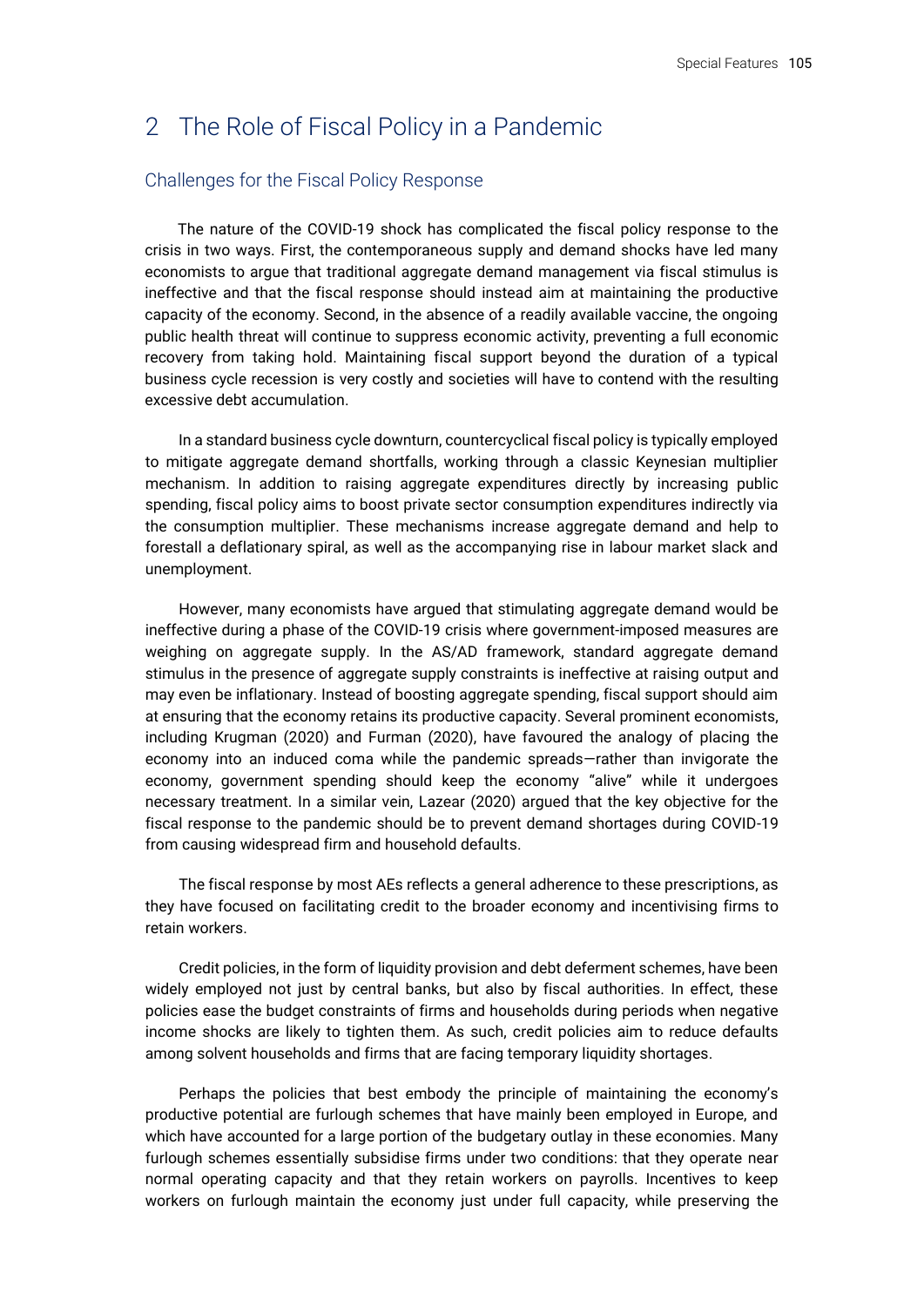worker-firm matches that would allow production to recover quickly when economic activity resumes. By keeping workers employed, furlough schemes also provide indirect cash transfers to households.

Gourinchas (2020) contends that, given the economy-wide nature of the current pandemic, the consequences for personal and corporate bankruptcies may be dire and governments should adopt a "whatever it takes" approach to liquidity provision and cash transfers. This view has been echoed by Furman (2020) in terms of providing support for unemployed workers and by Beck (2020) in the provision of financial sector liquidity. Most governments have generally adopted such an approach, with the fiscal response to COVID-19 reaching unprecedented levels, and countries like Germany pledging to give out unlimited low-interest liquidity support to corporates. According to estimates from the IMF, the global fiscal deficit will rise by 10% points in 2020, double the increase of 4.9% points in 2009 amid the GFC.

#### The Role of Stimulus in a Supply Shock

Given that a temporary reduction in economic activity may be necessary to contain the pandemic, many economists have argued that there is still a role for direct fiscal spending if it is targeted at sectors that bear a disproportionate share of the negative shock, or if aggregate demand declines by more than the "necessary" decline in aggregate supply. Indeed, acknowledging the inevitability of a larger output gap at the current economic juncture does not imply that policy intervention is undesirable. It is quite likely that the fall in aggregate demand disproportionately affects certain sectors of the economy, justifying the use of targeted fiscal measures.

The assessment that fiscal stimulus is inappropriate during a pandemic is typically associated with a generic AS/AD framework with one representative sector in the economy, which Woodford (2020) contends is an over-simplification of COVID-19 dynamics. With economic effects being concentrated in a few sectors, Woodford (2020) shows using a network model of the economy that reduced economic activity in these sectors will generate cashflow disruptions for sectors unaffected by the initial shock, leading to inefficient spillovers on overall demand, regardless of whether the initial disturbance was due to supply or demand deficiencies.

The dynamics underlying a "Keynesian supply shock" as described in Guerrieri *et al.* (2020) have similar implications, where large shortfalls in aggregate demand may occur in sectors that have experienced a relatively small supply shock. In their framework, curtailed spending on one product may not be fully transferred to an imperfect substitute when the first product becomes unavailable. Baqaee and Farhi (2020), using a realistic elaboration of the AS/AD model, provide empirical evidence to show that the impact of the aggregate demand shock has indeed significantly exceeded the aggregate supply shock in many sectors, even those heavily affected by COVID-19. They thus argue that fiscal stimulus targeted at sectors with negative output gaps remains the appropriate policy response.

While the primary aim of many fiscal policies in AEs might have been to maintain the economy's productive potential, many have also indirectly stimulated aggregate demand. A strand of research has gathered increasing empirical evidence to show that cash transfers to households may have mitigated the effects of COVID-19 on incomes and significantly stimulated aggregate consumption. Benzeval et al. (2020) show that the UK furlough scheme has had significant positive impacts on household consumption, while Baker et al. (2020) show that cash payments to households in the US have led to strong consumption effects,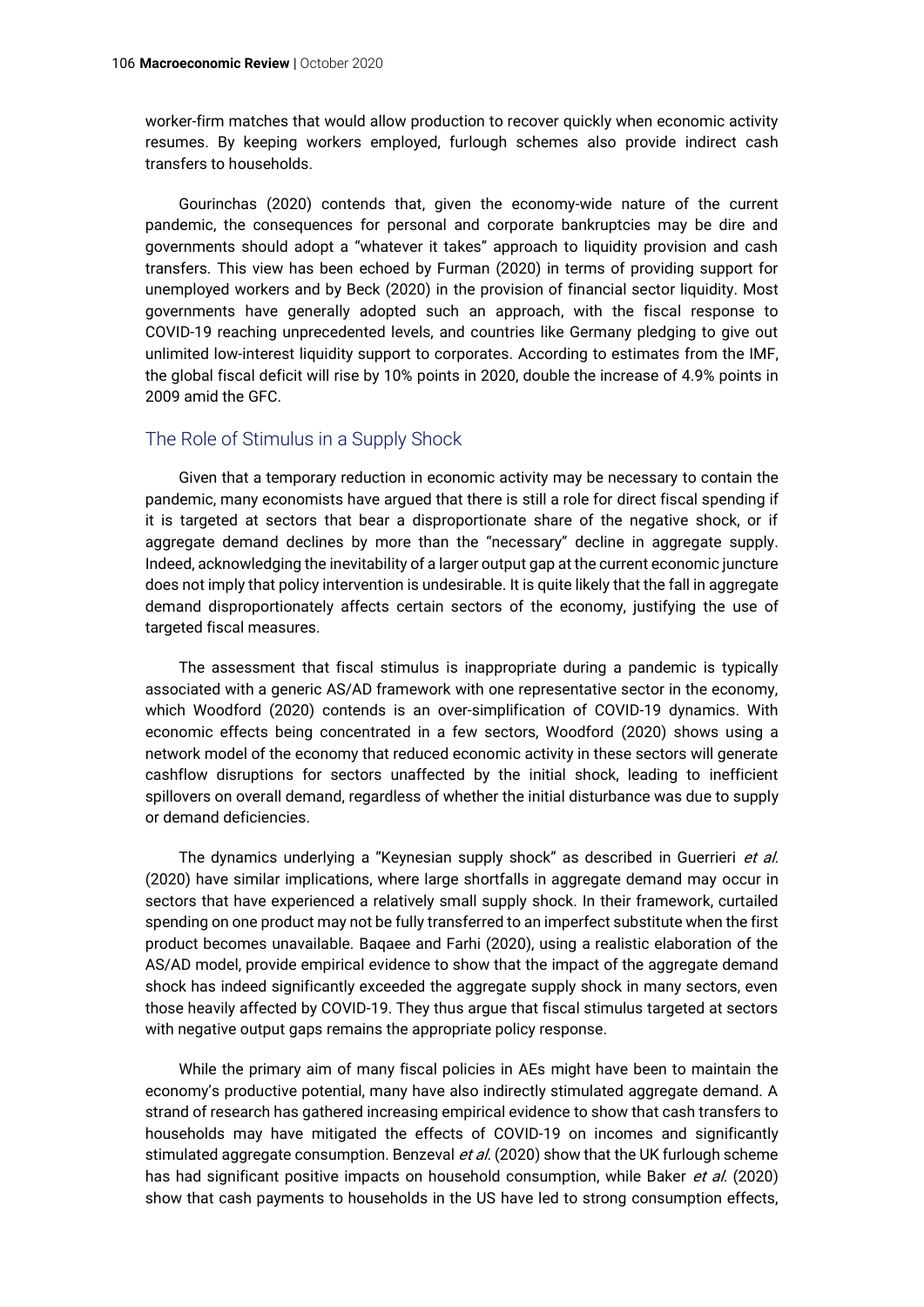especially among lower-income households. Hence, in a crisis involving simultaneous demand and supply shocks, the difference between preserving productive potential and providing fiscal stimulus may have been somewhat overstated.

## 3 Potential Side Effects of the Fiscal Response

Economists are broadly in agreement that the outsized fiscal response to COVID-19 was crucial in preserving the economy's productive potential while government-imposed lockdowns and safe distancing measures suppressed economic activity on an unprecedented scale. As such, sharply raising current government outlays while accumulating public debt was an inevitable and indeed justifiable response to the supposed temporary nature of COVID-19.

Nevertheless, almost a full year since the first cases of COVID-19 made headlines, the pandemic is still running its course, with social distancing measures and expansionary fiscal policy remaining in place for many countries. In view of an extended suppression of economic activity, policymakers will increasingly have to contend with unintended side effects from the current fiscal response that could impinge on the eventual recovery.

#### Unwinding of Credit and Income Support

As continued fiscal largesse will be unviable even for countries whose public sector balance sheets were healthy before COVID-19, fiscal support must be gradually unwound. However, the process of withdrawing fiscal support is not trivial and must be conducted with care. A premature unwinding of official support measures—before the private sector is ready to take up the slack—could potentially set back the nascent recovery and, in some cases, may even lead to a deterioration in debt sustainability. At the same time, an extended period of public sector support is not only costly but could trap the economy in its pre-COVID configuration, delaying the adjustments that are necessary for businesses to adapt to the post-COVID world. As conditions, constraints and resources differ across countries, there is no one-size-fits-all solution.

Credit policies and income support are generally targeted at *liquidity* problems faced by households and firms during COVID-19. However, the prolonged nature of the negative income shock may have eroded household and firm balance sheets sufficiently to induce solvency problems.

Solvency problems are likely to be most prevalent for lower-wage workers and firms whose income streams have not recovered by the time fiscal support programmes expire. In these cases, continuing fiscal support through credit policies and short-term cash transfers may simply be postponing insolvencies. Thus, the cessation of fiscal support may lead to a sharp deterioration in balance sheet positions and a spike in defaults. A fundamental challenge facing policymakers is that in attempting to bridge the near-term revenue and liquidity strains of businesses to the recovered economy of the future, there is an acute degree of uncertainty regarding the impact of the pandemic on the longer-term operating capacities and viability of specific industries in the post-COVID era.

#### A World Awash with Liquidity

During this period of severe stress for private and public entities, central banks' efforts to keep interest rates low and financial conditions easy have led to an abundance of liquidity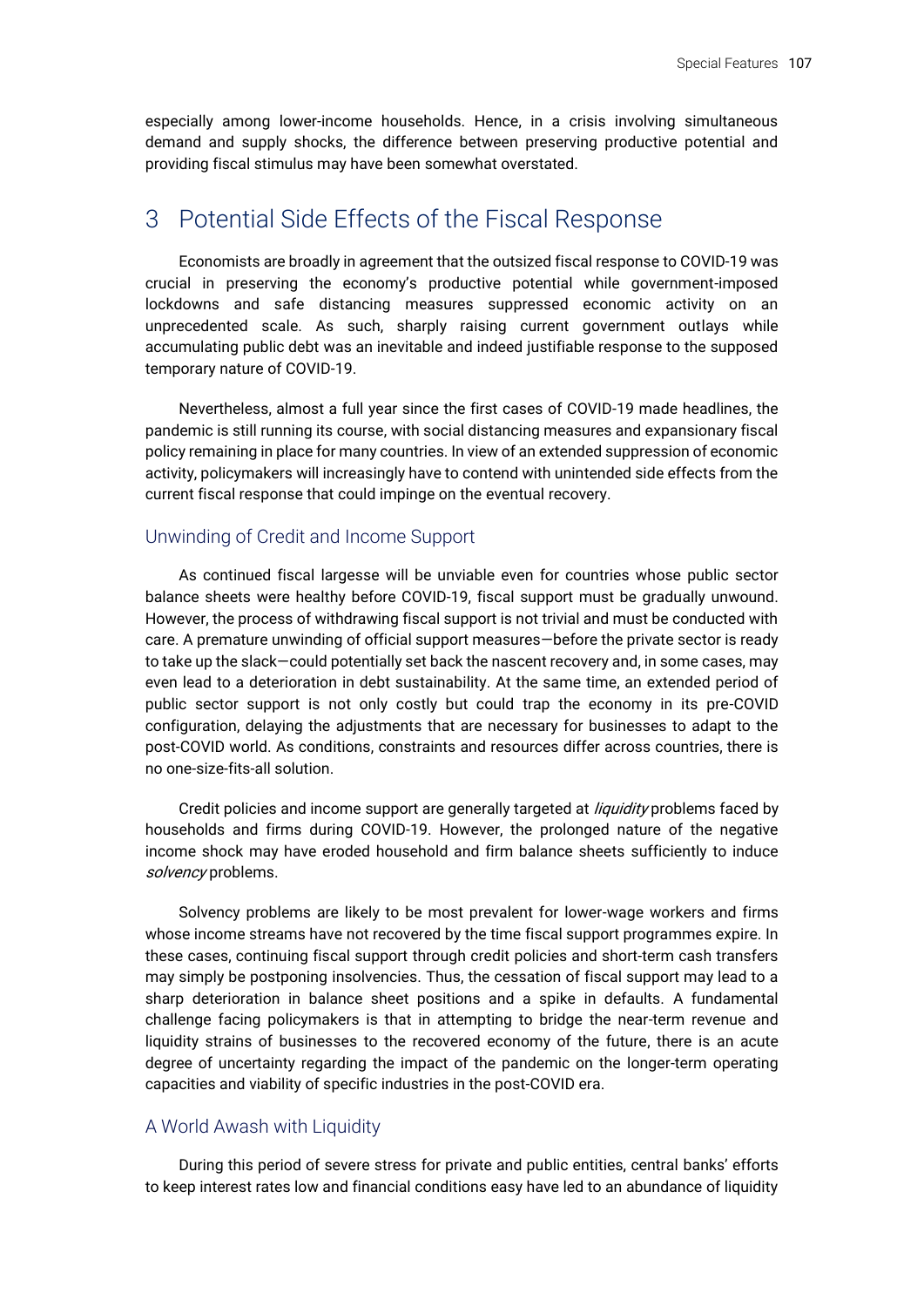in global financial markets. This has resulted in a situation similar to the aftermath of the GFC, when the world was awash with liquidity and interest rates reached record low levels.

Excess liquidity and low interest rates may drive investors with return mandates, such as pension funds, towards more risky investments in a search for yield. Low returns also slow down the accumulation of retirement savings by the middle-aged and impose significant strains on pension systems.

There are also concerns that low interest rates may affect the quality of investments, with negative consequences for productivity growth. This may occur because a decline in long-term interest rates triggers a stronger investment response by market leaders relative to market followers, thereby leading to more concentrated markets, higher profits and lower aggregate productivity growth (Liu et al., 2020). Another possibility is that low interest rates reduce financial pressure on "zombie firms", which crowd out investment in and employment at more productive firms (Caballero et al., 2008; Banerjee and Hoffman, 2018).

#### Rising Public Debt

Even before the COVID-19 crisis, there was an intense debate about whether the prevailing low interest rate environment would allow governments to accommodate their increasing indebtedness without suffering negative consequences.

A fiscal deficit is said to impose a cost if the service of the accompanying debt generated necessitates either expenditure cuts or tax increases in the future. Deficits have fiscal costs if the interest rate  $r$  that the government pays on its debt is higher than the growth rate of the economy  $\,g$  . At present,  $\,r$  –  $g$  < 0 holds for most countries, and additional debt does not necessarily entail a fiscal cost. For the US in particular, Blanchard (2019) argues that the case of negative  $r - g$  may hold even in the steady state of the economy, and should thus not be regarded as extraordinary. However, Blanchard (2019) cautions that  $\,r$  –  $g$  < 0 does not mean  $\,$ that governments should just pile up debt. Even if debt has no fiscal cost, it still crowds out private investment and large deficits may direct expenditure to less productive or even wasteful uses.

Cochrane (2020) argues that while  $r-g < 0$  means that debt-to-GDP ratios may be brought down even without primary surpluses, this does not mean that the ratio could safely grow without bounds. There is likely to be a threshold beyond which the private sector would demand higher interest rates to hold government debt, which would trigger an explosive path for the debt-to-GDP ratio in the absence of primary surpluses.

#### Sovereign Debt Crises

In theoretical models, sovereign debtors service their debts by choice. At any point in time, they evaluate the costs and benefits of honouring their debt obligations. Debt service is costly but comes with the benefit of continued access to credit markets and avoids the penalties from defaulting or reneging on the debt. Sovereigns with a strong track record of honouring their obligations are charged lower interest when they need new borrowing. However, when debt grows too large, debt service becomes too costly and may dwarf the benefits from continued market access. When that happens, governments may choose to renege on or inflate away public debt, a path that has been taken on multiple occasions by some countries. In their seminal paper, Reinhart et al. (2003) argue that countries with a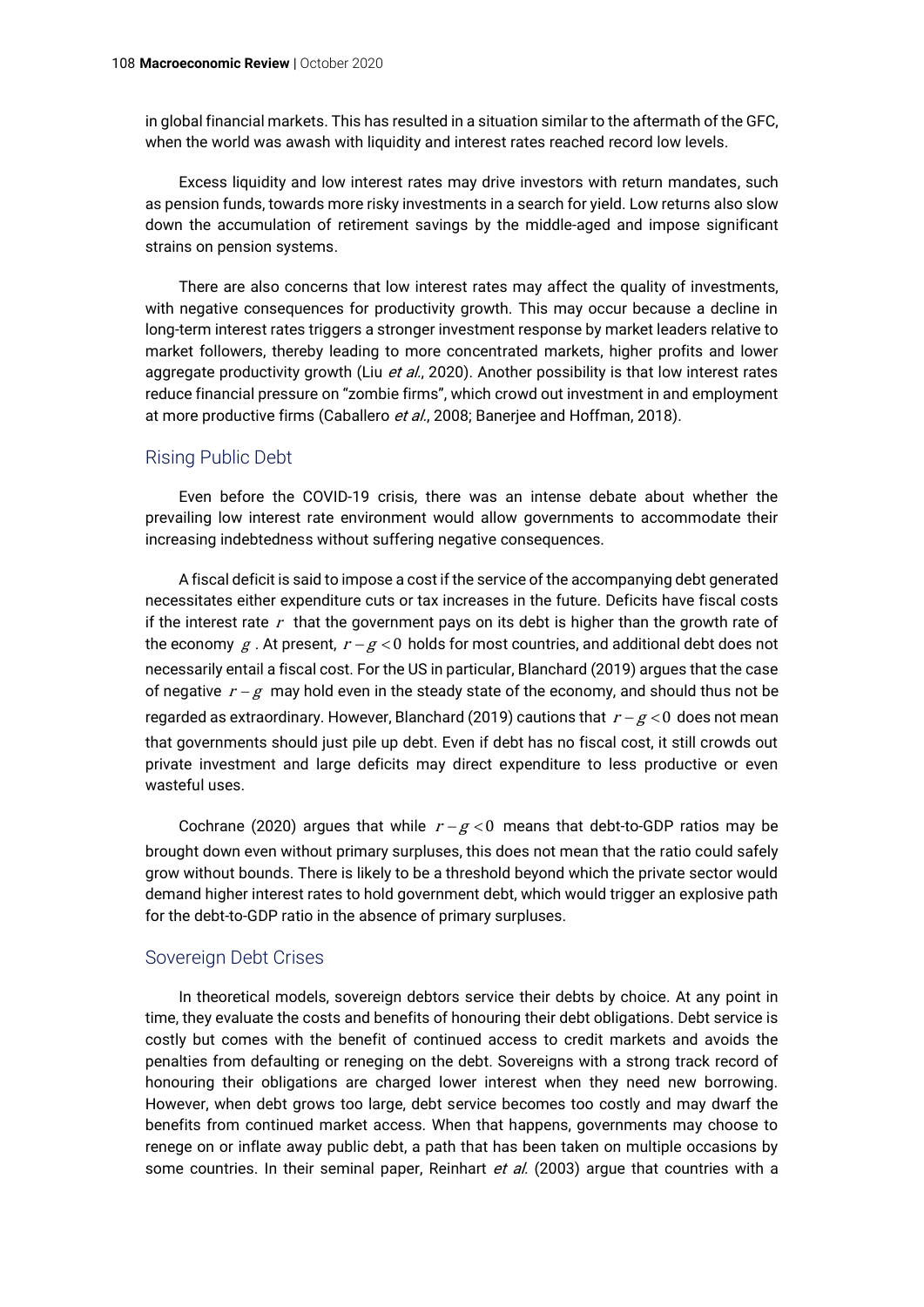history of serial defaults may have relatively low thresholds for debt sustainability, a phenomenon which they call debt intolerance.

While there is uncertainty about the precise level of debt that would trigger perverse debt dynamics for each country, history has shown many examples of how sovereign debt crises unfold. As debt rises, creditors understand that there is an increased risk of debt repudiation or monetisation, so they increase their assessment of the probability of higher inflation, caused by debt monetisation or outright default. This prompts perverse dynamics as domestic and foreign debt holders attempt to reduce their exposures to the overindebted sovereign, often reflected in reductions in government debt maturity and shifts in debt composition towards US\$-denominated bonds and exchange rate depreciation pressures.

Importantly, inflation can occur even before sovereigns actually resort to debt monetisation. Expectations of a debt crisis often trigger exchange rate depreciation, which is passed through to the domestic price of imported goods. Depending on the prevalence of price and wage indexation, inflation effects may be compounded via a wage-price spiral. Under high debt circumstances, monetary policy may be rendered ineffective as the government increasingly finances itself at short maturities, implying that a tighter monetary policy stance further worsens the fiscal situation and leads to even greater inflationary pressures. This mechanism underlies the unpleasant monetarist arithmetic described in the seminal Sargent and Wallace (1981) paper.

Facing a high marginal cost of finance, governments may follow several distortionary courses of action, such as delaying payments to payroll and contractors, forcing the private sector to hold government debt (financial repression) or reneging on its debt. Each one of these would impinge on economic recovery.

Recent experience has shown increased differentiation between EMs in terms of their capacity to issue sovereign debt. Unlike previous episodes such as the Russian default in the 1990s, which raised borrowing costs for almost all EMs, Argentina's recent debt restructuring had only a small impact on the borrowing spreads of other EMs. However, this state of affairs should not be taken for granted. As the rise in debt is set to be a global phenomenon, there is a risk that isolated sovereign defaults by large EMs could trigger tighter financial conditions for all other EMs. Although the world has seen increasing convergence of inflation rates among AEs and EMs, particularly after the GFC, this trend may reverse if EMs collectively face difficulties rolling over large stocks of sovereign debt.

#### A Resurgence of High Inflation

High inflation episodes are often associated with fiscal crises. Recent articles have considered the possibility that the fiscal response to the COVID-19 crisis could lead to a resurgence of high inflation episodes in selected countries. While regarding high inflation after the pandemic as highly improbable, Blanchard (2020) argues that high inflation may occur if the following three conditions come to pass: (i) high debt levels relative to GDP; (ii) large increases in the real neutral rate; and (iii) fiscal dominance of monetary policy. He argues that a debt-laden fiscal authority may be incentivised to maintain low interest rates, even when the neutral rate rises after the pandemic, potentially leading to high inflation.

In other words, while high debt levels are likely to be the end-result of the COVID-19 crisis for many countries, these are not inflationary as long as the real neutral rate is low (which supports debt sustainability) and monetary policy is dominant (which requires fiscal policy adjustment to maintain debt sustainability).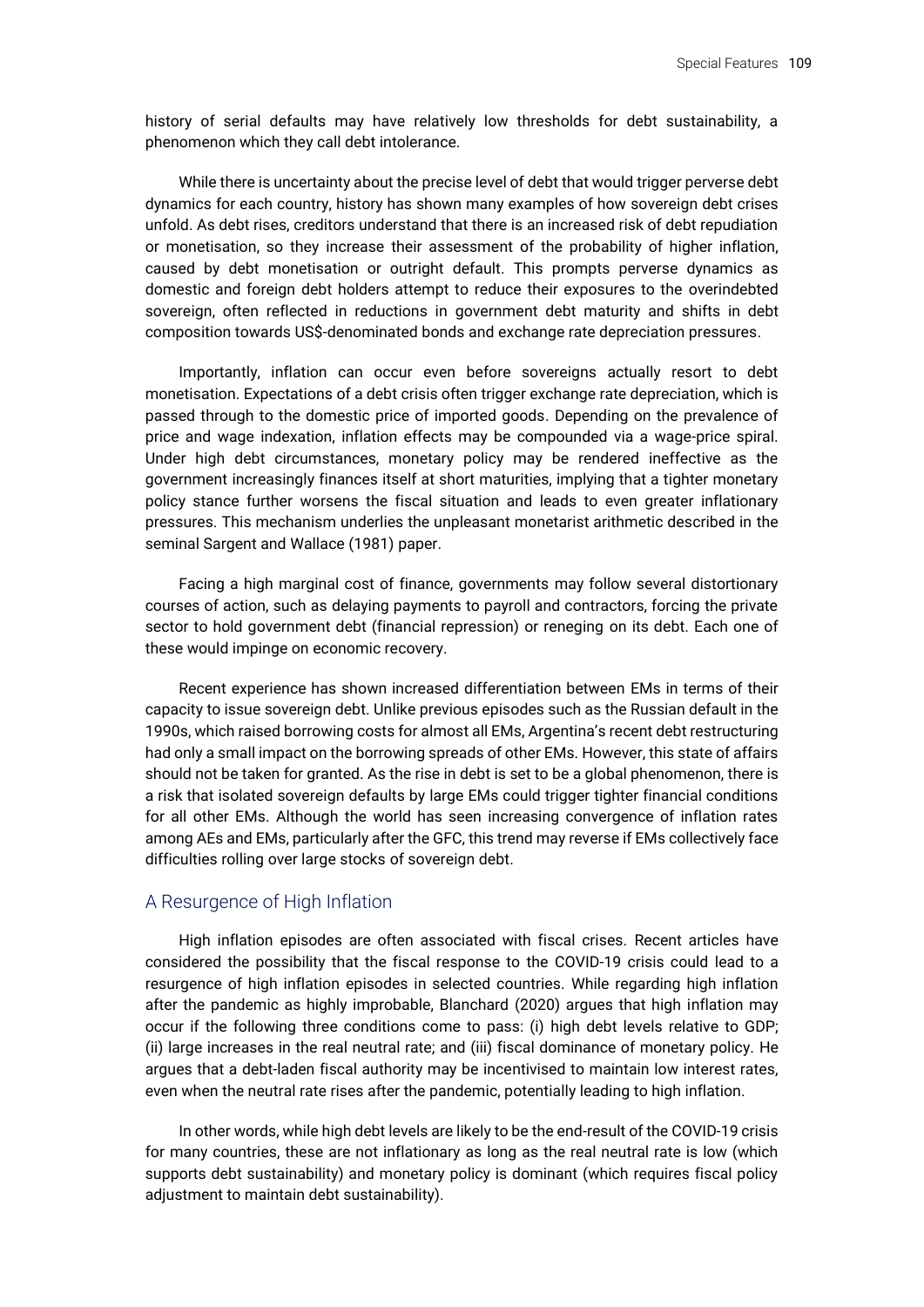#### Private Debt Hangover

Increased private sector indebtedness is likely to pose a hurdle to the recovery of investment and productivity growth. This applies to both household and corporate debt. As households attempt to reduce their indebtedness, they would postpone purchases of durable or non-essential goods and this may pose a drag on demand for an extended period. As firms attempt to deleverage, they could either defer investments or take greater risks to ensure survival, leading to a drag on productivity growth. Further, the combination of low growth and high indebtedness may lead to elevated financial stability risks.

# 4 Sum-up

The COVID-19 shock, which has led to a combination of demand and supply contractions, poses particular challenges for macroeconomic policy. This Special Feature has reviewed key considerations that have informed the fiscal policy response in many AEs and EMs during the COVID-19 crisis. Alongside highly accommodative monetary policy, the deployment of fiscal support at unprecedented levels has been crucial for mitigating the severity of the global economic recession in the short term.

It is important, however, to appreciate that there will almost certainly be long-tailed side effects arising from the pandemic as well as countries' macroeconomic responses so far. It will be crucial for governments to invest in the capabilities of workers and firms, to ensure a robust resumption of growth and to avoid an extended period of high unemployment and capacity underutilisation. Such supply-side policies would also reduce the likelihood of a long-term impairment to the incomes of individuals.

Amid persistently elevated macroeconomic uncertainty, high public sector debt levels will lead to additional downside risks, while undermining the ability of both fiscal and monetary policy to respond to future crises. These conditions will present a new set of challenges for policymakers, demanding a different profile of interventions than those that have been successfully implemented so far.